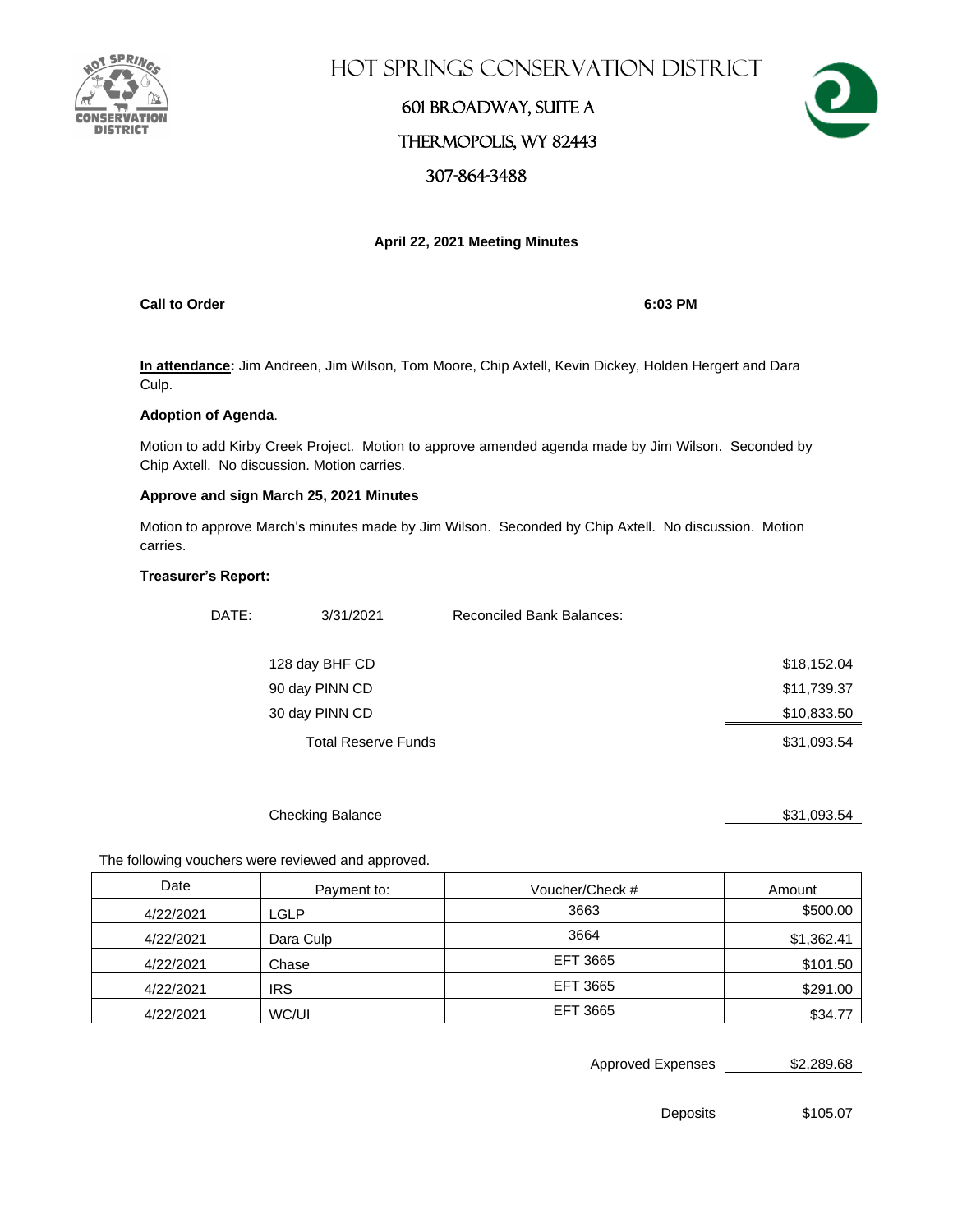

### Hot Springs Conservation District

# 601 Broadway, Suite A Thermopolis, WY 82443 307-864-3488



New Checking Balance \$28,908.93

TOTAL FUNDS \$60,002.47

### **DEPOSITS: \$105.07 LAB FUNDS**

After inspection of vouchers, Chip Axtell moves to approve checks submitted for payment and for the treasurer's report to be filed for audit. Second by Jim Wilson. No discussion. Motion carries.

### **Unfinished Business and New Business Combined**

Sign Wyoming Department of Ag forms for base funding

Pursing Local Funding

Educational Function for Elected Officials

Risk Management Practices

Bonding

• Motion to approve and sign Department of Ag forms made by Jim Wilson. Second Kevin Dickey. No discussion. Forms signed.

Sign WWDC small waters contracts – contracts signed.

Kirby Creek Projects – discussion, no action taken.

Review preliminary budget

• Motion to approve the preliminary budget made by Chip Axtell. 2<sup>nd</sup> by Jim Wilson. No discussion. Motion carries.

Points of Interest for Red Lane walk through May 27<sup>th</sup>

#### **NRCS Report from Holden Hergert**

Motion to approve 1<sup>st</sup> conservation plan made by Tom Moore, 2<sup>nd</sup> by Kevin Dickey. No discussion, motion carries.

Motion to approve 2<sup>nd</sup> conservation plan made by Jim Wilson, 2<sup>nd</sup> by Chip Axtell. No discussion, motion carries.

### **Correspondence – Sent & Received**

Adjourn 7:13 PM

Next Scheduled Meeting May 27, 2021 @ 7:13 PM & 10:00 AM at Red Lane.